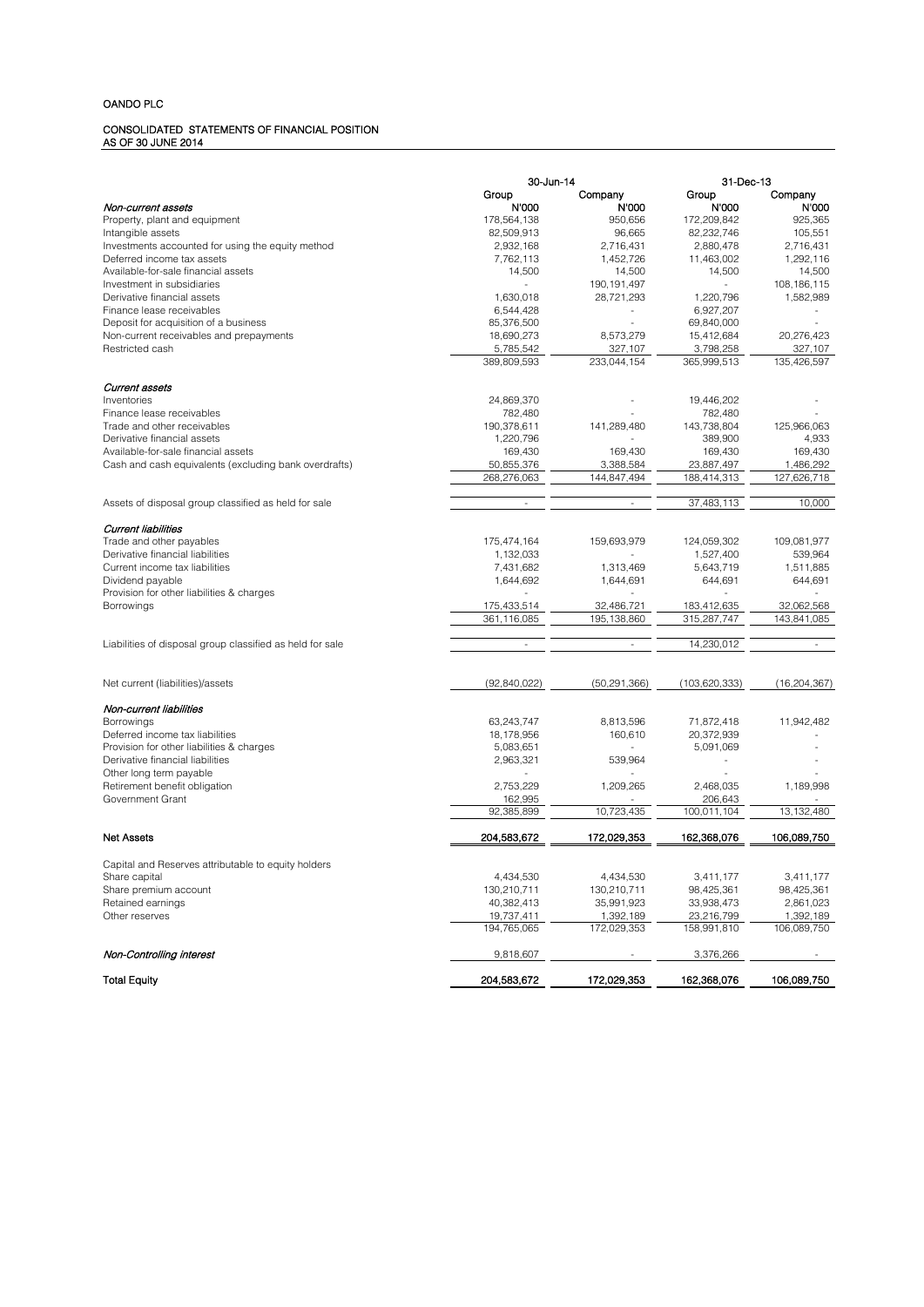#### CONSOLIDATED COMPREHENSIVE INCOME STATEMENTS FOR THE PERIOD ENDED 30 JUNE, 2014

|                                                                    | 30-Jun-14      |                  | 30-Jun-13      |                  |
|--------------------------------------------------------------------|----------------|------------------|----------------|------------------|
|                                                                    | Group<br>N'000 | Company<br>N'000 | Group<br>N'000 | Company<br>N'000 |
| Turnover                                                           | 194,557,883    | 20,850,101       | 280,327,586    |                  |
| Cost of sales                                                      | (144.052.215)  |                  | (250.093.655)  | 3                |
| Gross profit                                                       | 50.505.668     | 20,850,101       | 30.233.931     | 3                |
| Selling and marketing costs                                        | (2,733,451)    |                  | (3,614,866)    |                  |
| Administrative expenses                                            | (25, 203, 420) | (3,636,234)      | (18, 397, 657) | (708,009)        |
| Other operating income                                             | 1,124,885      | 25,711,888       | 1,467,656      | 148,756          |
| Operating profit                                                   | 23,693,682     | 42,925,755       | 9.689.064      | (559, 250)       |
| Finance income                                                     | 2,710,161      | 1.411.549        | 265.315        | 3,776,152        |
| Finance costs                                                      | (13,922,563)   | (11,056,403)     | (3,798,793)    | (4,587,898)      |
| Net finance (costs)/income                                         | (11,212,402)   | (9,644,854)      | (3,533,478)    | (811, 745)       |
| Share of loss of investments accounted for using the equity method | 51,690         |                  |                |                  |
| Profit before taxation                                             | 12,532,970     | 33.280.901       | 6,155,586      | (1,370,996)      |
| Taxation                                                           | (3,552,951)    | (150,000)        | (1,884,021)    | (175,000)        |
| Profit after taxation                                              | 8,980,019      | 33, 130, 901     | 4,271,565      | (1,545,996)      |
| Attributable to:                                                   |                |                  |                |                  |
| Equity holders of the company                                      | 10,932,315     | 33,130,901       | 4,019,884      | (1,545,996)      |
| Non-Controlling interests                                          | (1,952,296)    |                  | 251,681        |                  |
|                                                                    | 8,980,019      | 33,130,901       | 4,271,565      | (1,545,996)      |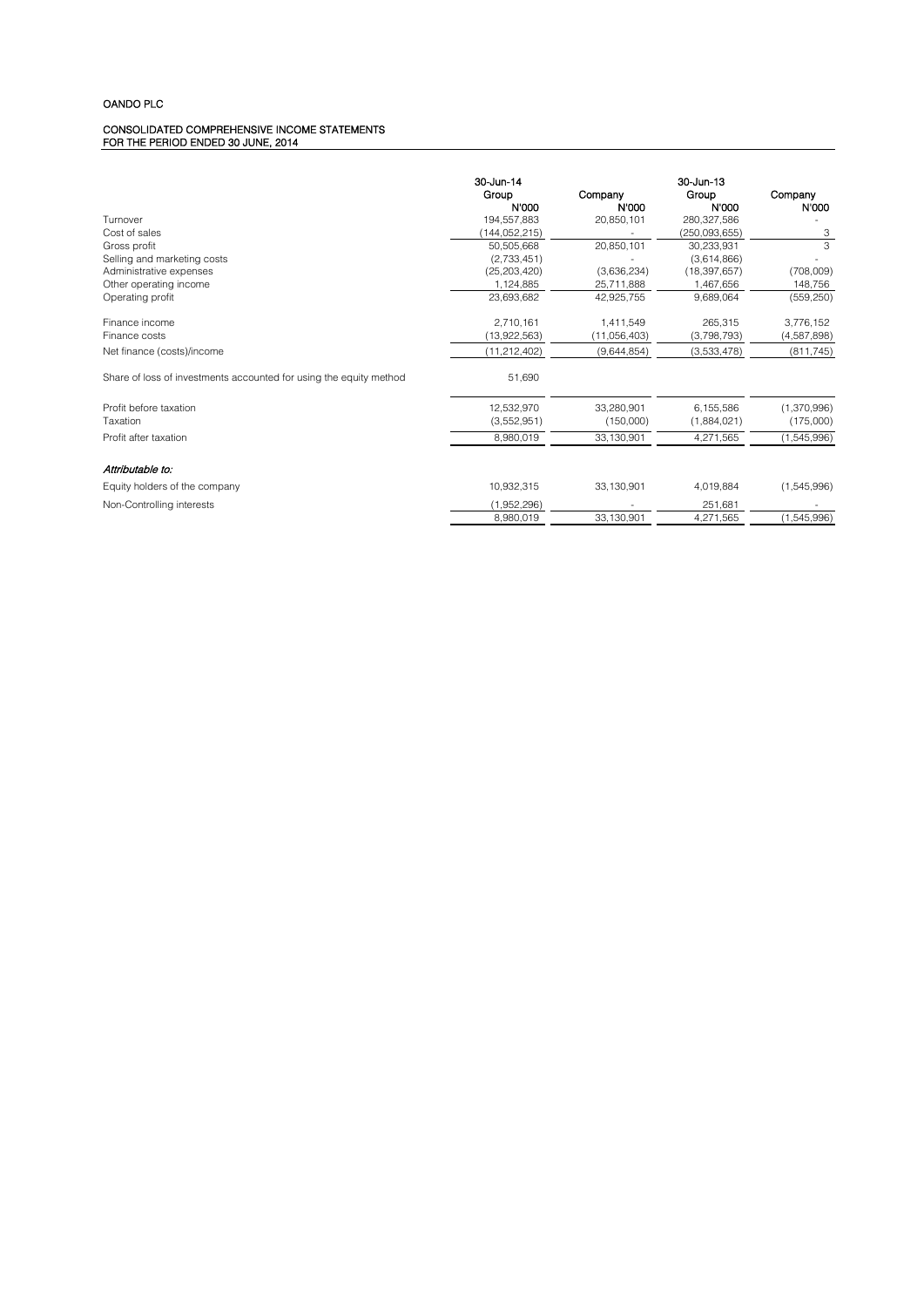#### CONSOLIDATED STATEMENTS OF OTHER COMPREHENSIVE INCOME FOR THE PERIOD ENDED 30 JUNE, 2014

|                                                                          | 30-Jun-14      |                  | 30-Jun-13                |                  |
|--------------------------------------------------------------------------|----------------|------------------|--------------------------|------------------|
|                                                                          | Group<br>N'000 | Company<br>N'000 | Group<br>N'000           | Company<br>N'000 |
| Profit for the period                                                    | 8,980,019      | 33,130,901       | 4,271,565                | (1,545,996)      |
| Other comprehensive income:                                              |                |                  |                          |                  |
| Items that may be subsequently reclassified to profit or loss            |                |                  |                          |                  |
| Currency translation differences                                         | 426.874        |                  | $\overline{\phantom{a}}$ |                  |
| Fair value (loss)/gains on available for sale investment                 |                |                  |                          |                  |
| Deferred tax on fair value loss/(gains) on available for sale investment | 426,874        |                  |                          |                  |
| Total comprehensive income for the period                                | 9.406.893      | 33.130,901       | 4,271,565                | (1,545,996)      |
| Attributable to:                                                         |                |                  |                          |                  |
| Owners of the parent                                                     | 11,313,537     | 33,130,901       | 4,019,884                | (1,545,996)      |
| Non controlling interest                                                 | (1,906,644)    |                  | 251.681                  |                  |
|                                                                          | 9.406.893      | 33.130.901       | 4.271.565                | (1,545,996)      |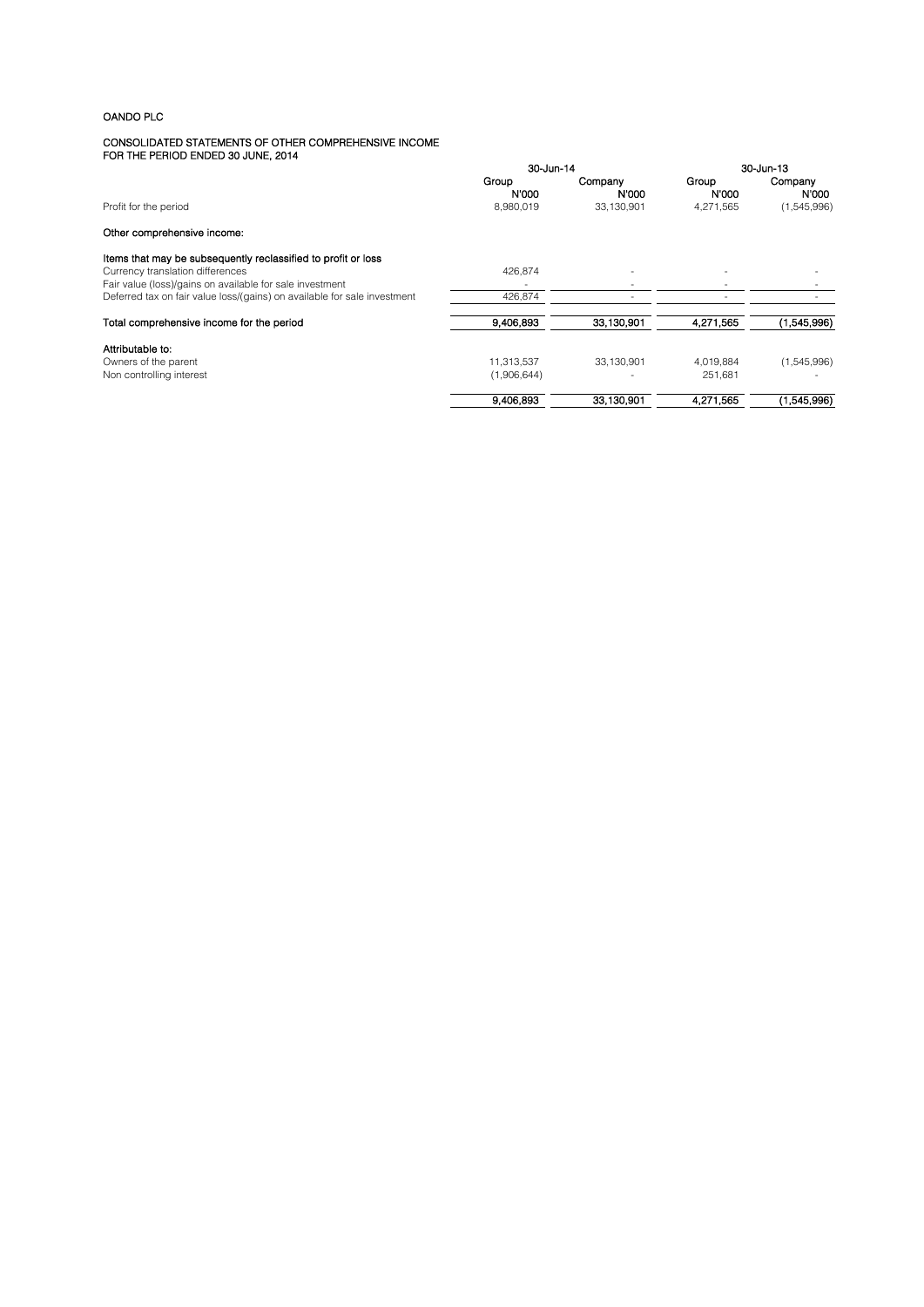#### STATEMENT OF CASH FLOWS FOR THE PERIOD ENDED 30 JUNE, 2014

| Cash flows from operating activities                                                                                       | 30-Jun-14<br>Group<br>N'000<br>39,022,399 | Company<br>N'000<br>69,813,141            | 31-Dec-13<br>Group<br>N'000<br>62,077,587 | Company<br>N'000<br>51,587,299 |
|----------------------------------------------------------------------------------------------------------------------------|-------------------------------------------|-------------------------------------------|-------------------------------------------|--------------------------------|
| Interest paid<br>Income tax paid                                                                                           | (13, 163, 060)<br>(815,091)               | (11,056,403)<br>(348, 416)                | (23,946,790)<br>(5,242,530)               | (14,006,268)<br>(304, 348)     |
| Net cash from/(used in) operating activities                                                                               | 25,044,248                                | 58,408,322                                | 32,888,267                                | 37,276,683                     |
| Cash flows from investing activities                                                                                       |                                           |                                           |                                           |                                |
| Purchases of property plant and equipment<br>Acquisition of subsidiary, net of cash<br>Disposal of subsidiary, net of cash | (13, 261, 027)<br>4,575,031               | (163, 491)<br>(92, 433, 089)<br>4,575,031 | (43,902,237)<br>1,392,902                 | (241, 602)<br>1,396,800        |
| Deposit for acquisition of a business                                                                                      | (15,536,500)                              |                                           | (2,328,000)                               | (22,819,675)                   |
| Acquisition of software                                                                                                    | (12, 613)                                 |                                           | (325, 720)                                | (61, 372)                      |
| Purchase of intangible exploration assets<br>Payments relating to pipeline construction                                    | (423, 304)<br>÷,                          |                                           | (1,485,410)<br>(346, 363)                 |                                |
| Proceeds from sale of property plant and equipment                                                                         |                                           |                                           | 1,066,367                                 | 16,098                         |
| Interest received                                                                                                          | 2,710,161                                 | 1,411,549                                 | 4,124,929                                 | 8,169,621                      |
|                                                                                                                            |                                           |                                           |                                           |                                |
| Cash used in by investing activities                                                                                       | (21,948,252)                              | (86, 610, 000)                            | (41,803,532)                              | (13,540,130)                   |
| Cash flows from financing activities                                                                                       |                                           |                                           |                                           |                                |
| Net proceeds from long term borrowings                                                                                     |                                           | 252,506                                   | 539,476                                   |                                |
| Net repayment of long term borrowings                                                                                      | (6,331,662)                               |                                           |                                           | (25,996,272)                   |
| Proceeds from issue of shares                                                                                              | 32,808,703                                | 32,808,703                                | 54,578,836                                | 54,578,835                     |
| Share issue expenses                                                                                                       |                                           |                                           | (3,400,542)                               | (3,400,542)                    |
| Repayment of finance lease                                                                                                 | 7,762,000                                 |                                           |                                           |                                |
| Net proceeds from other short term borrowings<br>Net repayment of other short term borrowings                              | (6,082,865)                               | 424,153                                   | 168,723,607<br>(181, 809, 004)            | 1,826,713<br>(44,021,826)      |
| Dividend paid                                                                                                              |                                           |                                           | (5, 116, 766)                             | (5, 116, 766)                  |
| Restricted cash                                                                                                            | (1,987,284)                               |                                           | 254,792                                   | (3, 107)                       |
| Net cash from/(used in) financing activities                                                                               | 26, 168, 892                              | 33,485,362                                | 33,770,400                                | (22, 132, 965)                 |
| Net change in cash and cash equivalents                                                                                    | 29,264,888                                | 5,283,684                                 | 24,855,135                                | 1,603,589                      |
| Cash and cash equivalents and bank overdrafts at the beginning of the ye                                                   | (10, 331, 129)                            | (5,430,478)                               | (35, 129, 477)                            | (7,034,067)                    |
| Exchange gains/(losses) on cash and cash equivalents                                                                       |                                           |                                           | (56, 787)                                 | $\sim$                         |
| Cash and cash equivalents at end of the year                                                                               | 18.933.759                                | (146, 794)                                | (10, 331, 129)                            | (5,430,478)                    |
|                                                                                                                            |                                           |                                           |                                           |                                |
| Cash at year end is analysed as follows:                                                                                   |                                           |                                           |                                           |                                |
| Cash and bank balance as above                                                                                             | 50,855,376                                | 3,388,584                                 | 23,887,497                                | 1,486,292                      |
| <b>Bank overdrafts</b>                                                                                                     | (31, 921, 617)                            | (3,535,378)                               | (34, 218, 626)                            | (6,916,770)                    |
|                                                                                                                            | 18,933,759                                | (146.794)                                 | (10,331,129)                              | (5,430,478)                    |